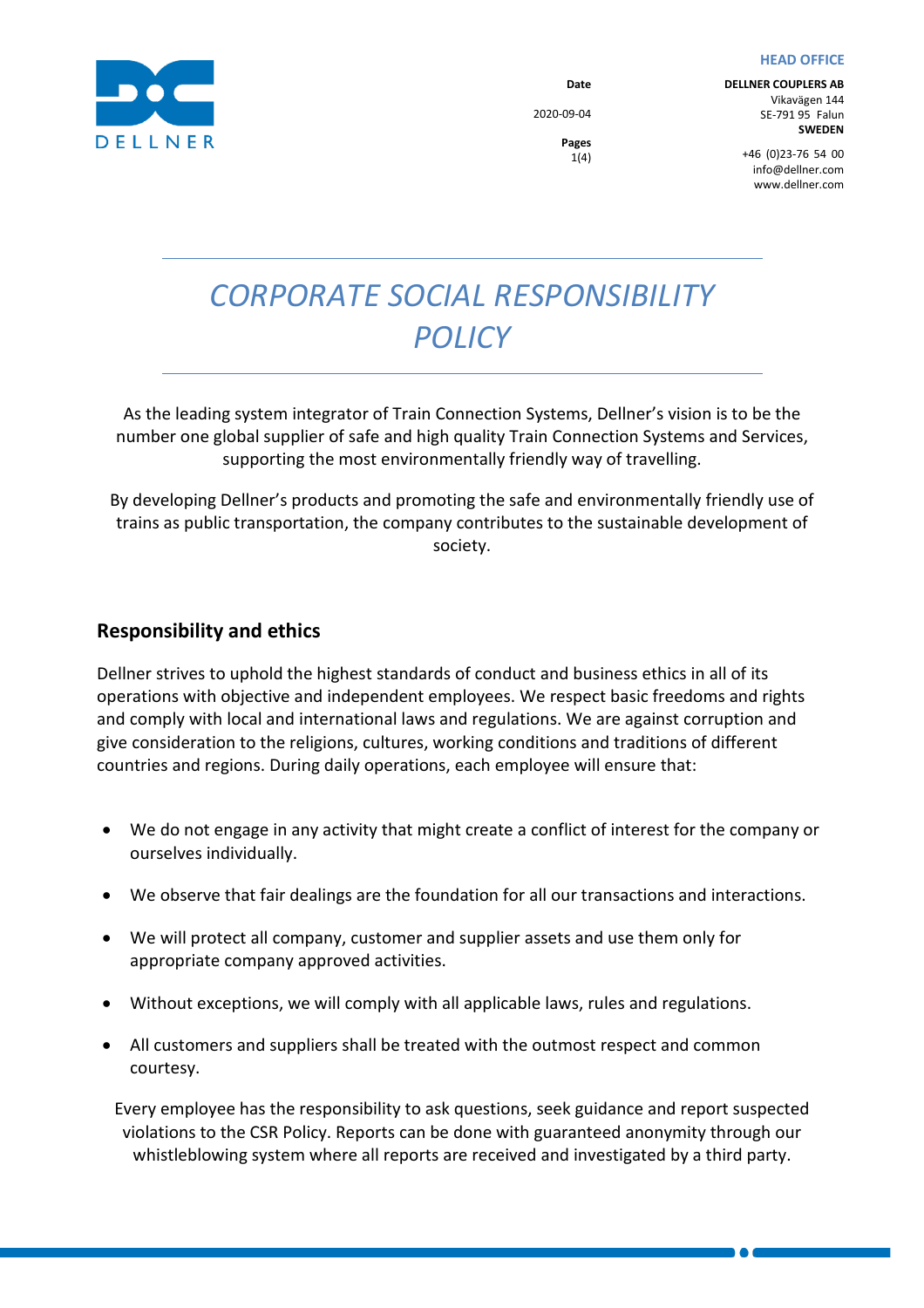**Date Pages** 2021-09-28 2(4)

To be a socially responsible corporate citizen in every way, Dellner works to continuously enhance employee awareness of the Group's attitudes towards ethical conduct. Our Code of Conduct defines these expectations and outlines guidelines for employees in all transactions, interactions and business opportunities. All directors, officers and employees are required to adhere to the Code of Conduct. If local laws and regulations are more stringent than our Code of Conduct, the local ones are to be followed.

Our Supplier Code of Conduct defines our expectations and requirements on suppliers and is integrated into our standard contracts.

### **Quality and environment**

Dellner strives to ensure sustainable customer satisfaction and superior economic efficiency throughout the life of our products.

Our quality and product safety policy defines the guidelines to ensure manufacturing of safe and high-quality products.

To prevent pollution to the environment from our products and our processes and minimize our environmental footprint Dellner has identified critical environmental aspects. Our environmental policy defines the guidelines to ensure the organization as far as possible reduce its environmental impact.

#### **Working environment**

Dellner strives to maintain a working environment where our employees can develop and thrive in a climate of physical and emotional well-being. Because a good working environment and business success go hand in hand, we take a structured approach to investigating, conducting and monitoring operations in such way as to prevent illness and accidents on the job and otherwise achieve a sound working environment. At Dellner, performance reviews are an important component of the Group's systematic working environment activities.

Because we all contribute to the mutual working environment, it is vital that both managers and staff lead and participate in efforts to create a good working environment.

A good working environment means:

- active leadership.
- clearly defined goals that create consistency and meaning for the group and individual
- opportunities for the individual to influence his or her own work situation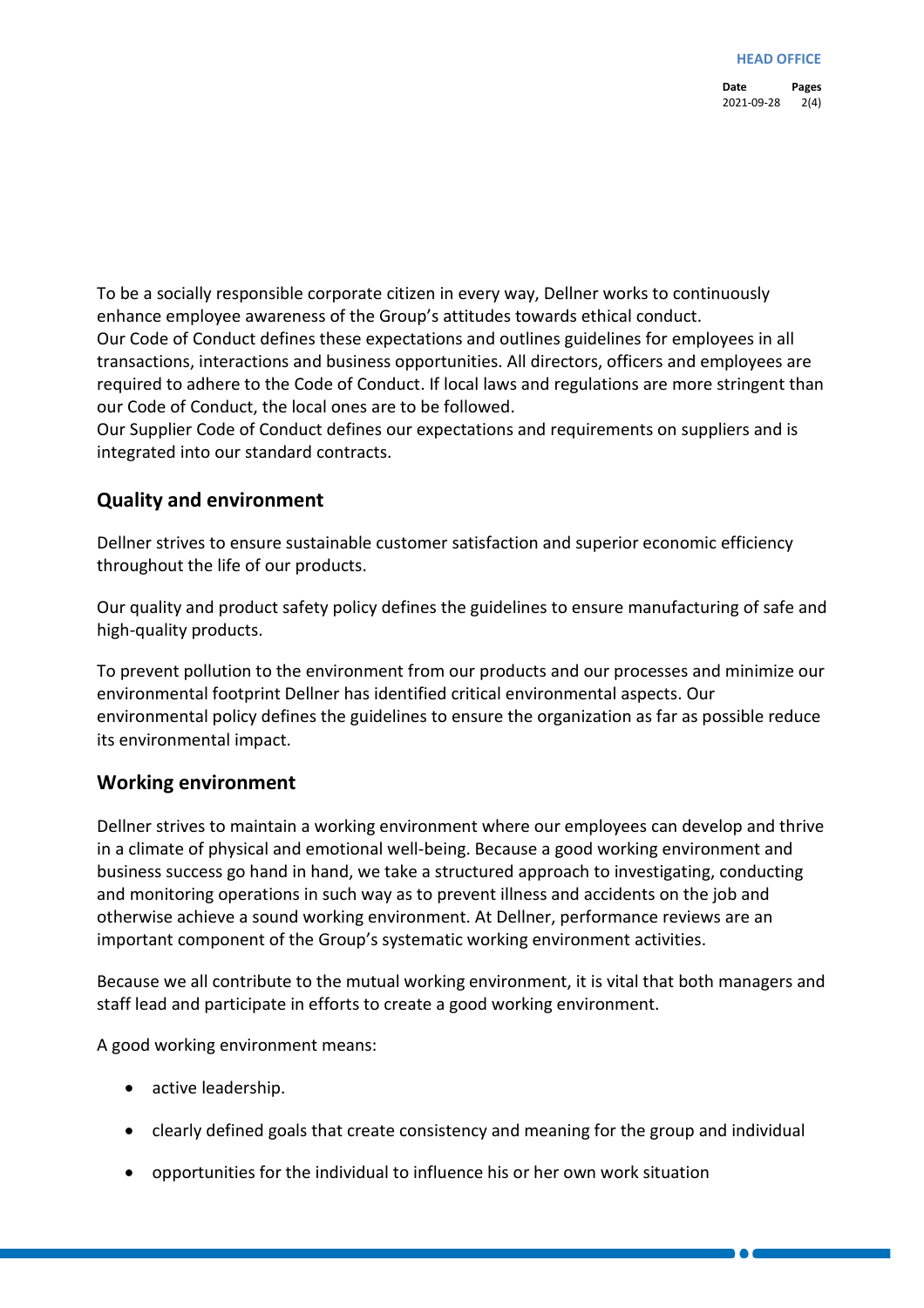- a constructive dialogue within the group and between managers and staff
- effective communication in the organization
- a good physical work environment with regard to safety, ergonomics, noise, air quality, and chemical health hazards

Achieving this working environment requires awareness, openness, ambition and planned development initiatives. Through systematic management of the working environment we can improve the quality of our services and increase the share of satisfied employees and clients.

Incidents and accidents, related to work environment, shall be reported and investigated through our global IA-system. Our vision is zero lost time accidents and a firm target is set for each subsidiary which is followed up monthly.

To measure and follow up the employee satisfaction and organizational health Dellner perform employee surveys on a yearly basis.

#### **Equality**

Dellner does not discriminate between women and men with regard to salary, career advancement or promotion. All employees are given equal opportunities for professional development both within their existing fields and in new areas.

Salary disparities may not exist for identical or similar work duties unless they can be justified. Disparities that are not objectively justified will be corrected immediately.

When choosing staff for projects and other tasks, Dellner strives for an even gender distribution.

Dellner's policy for recruitment of managers and employees is always to appoint the most qualified individual.

All employees shall be treated with respect. Sexual harassment is never acceptable.

Dellner takes the greatest possible consideration to the allocation of work duties and parenthood. Managers are obligated to ensure that employees on parental leave maintain contact with their place of work in an appropriate manner. The commitment to equality is an active and integral part of Dellner's operations.

#### **Diversity**

Within the framework of our operations, Dellner takes active measures to promote the equal rights and opportunities of employees in the workplace regardless of their race, gender, nationality, ethnic origins or religious beliefs in order to create better conditions for an innovative and inspiring work environment.

Dellner strives to: